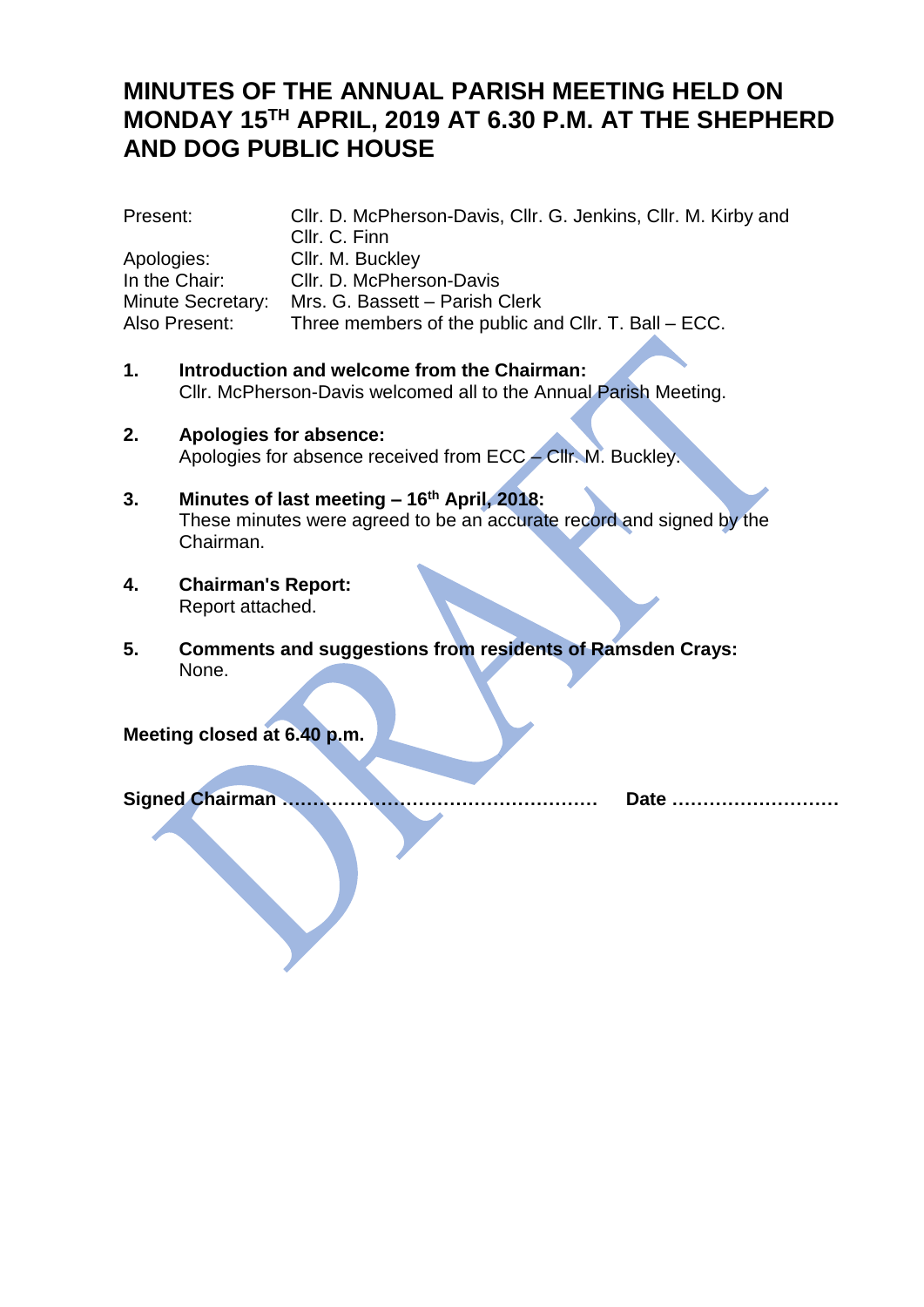

## **RAMSDEN CRAYS PARISH COUNCIL - CHAIRMAN'S REPORT 2018/19**

Dear Residents,

This Annual Report includes information about the activities of the Parish Council over the last year (April 2018 to March 2019) and future activities as well as financial information.

Yours sincerely,

David McPherson-Davis *Chairman, Ramsden Crays Parish Council April 2019*

### **Parish Council Meetings:**

The Parish Council Meetings are held on a regular monthly basis.

## **Details are displayed on our Notice Boards at the entrances to Gardiners Lane North and Church Lane**

The Parish Council has successfully operated with three/four Councillors during the last year. We are however still looking to recruit another Councillor.

Please feel free to approach any member of the Council or the Clerk (Contact details are shown on the Notice Boards) if you have any issues that you wish to raise with the Parish Council.

Residents are very welcome to attend the Parish Council meetings where you have an opportunity to speak on agenda items at the Open Session at the commencement of the meeting and then again at the end during Open Session on general items.

### **Projects:**

A new Notice Board has been installed at the corner of Gardiners Lane North and London Road. Funding has been received from ECC towards this purchase.

A planting project in the Parish included plants by the new Notice Board, the War Memorial and the Village Sign.

Two new waste bins were installed on the bus shelters at the top of Crays Hill.

Monthly maintenance/cleaning of the bus shelters has been undertaken with funding received towards this project from ECC.